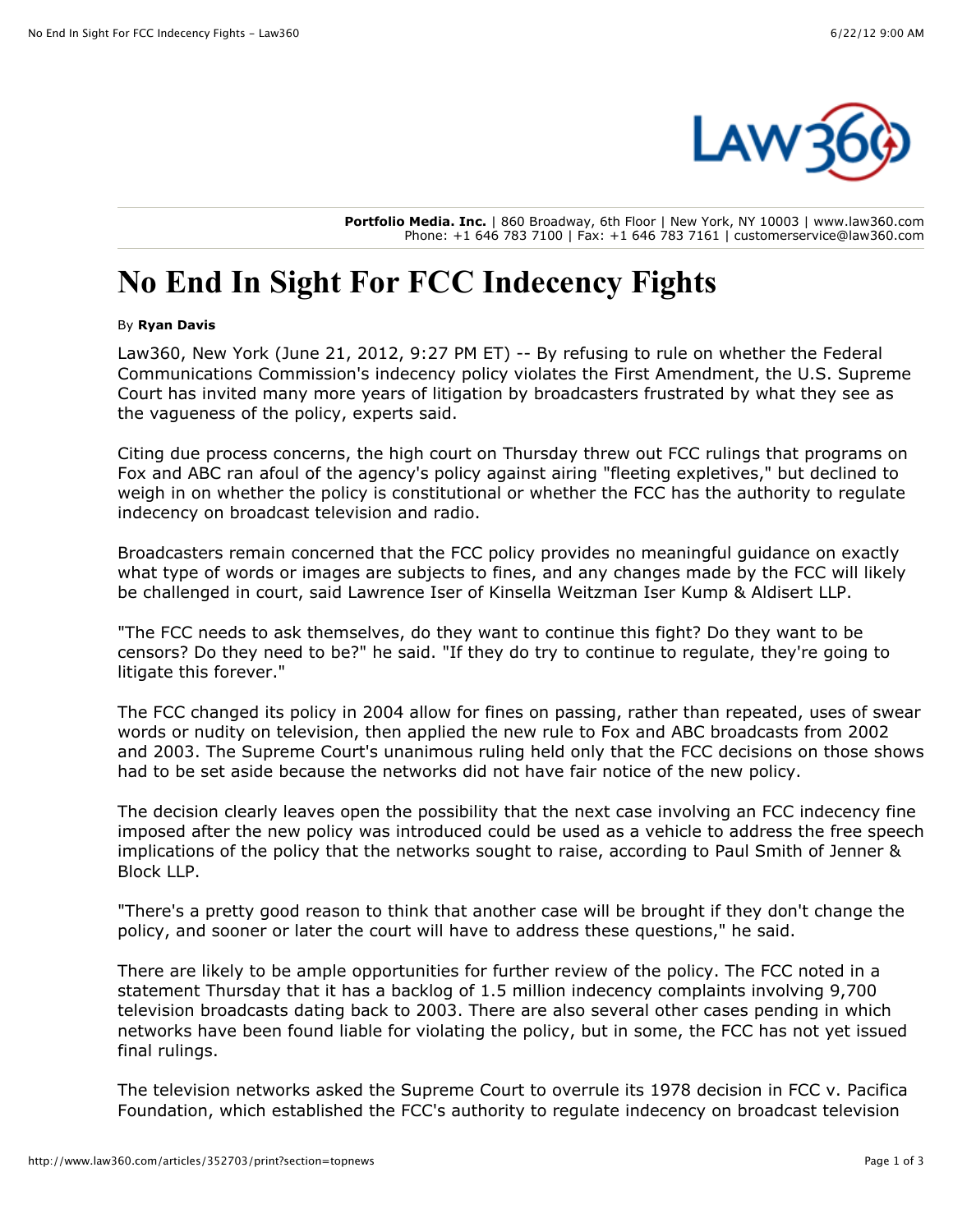and radio. While that issue was discussed at oral arguments in January, the justices chose not to rule on it.

According to Iser, it no longer makes sense for the FCC to be able to fine broadcast television networks. Most entertainment content is now viewed on cable or the Internet, neither of which is subject to decency regulations, and "it hasn't resulted in the destruction of society," he said.

"Maybe the time has come for them to ease up," he said of the FCC. "They'll have to think about the litigation and the cost to taxpayers and decide whether it's beneficial to the country to continue to regulate."

Each of the five FCC commissioners issued statements in response to the Supreme Court's ruling on Thursday, and none of them indicated that they are considering giving up on decency regulation. Several of the commissioners said that they plan to work to clarify the policy and that the end of the litigation will allow the agency to address the backlog of indecency complaints.

"Consistent with vital First Amendment principles, the FCC will carry out Congress' directive to protect young TV viewers," FCC Chairman Julius Genachowski said.

Short of deciding to no longer regulate broadcast television and radio at all, one option the FCC could take would be to revert to the pre-2004 policy, which required offensive content to be repeated or prolonged in order to merit a fine, Smith said.

"There would be a lot fewer cases under the old policy," he said. "That would minimize the friction between government regulators and speech rights."

As long as the fleeting expletives policy remains in effect in some form, television networks that want to avoid being subject to FCC actions must take steps to avoid broadcasting anything that might run afoul of the agency's rules, attorneys said.

"Because the policy wasn't deemed unconstitutional, broadcasters are left in the position of facing fines and having to fight them, and free speech is as chilled today as it was yesterday," Nicholas Rozansky of Ezra Brutzkus Gubner LLP said.

While the FCC has not been enforcing the fleeting expletives policy as rigorously as it had been when it was first introduced in 2004, "that could change tomorrow," he said.

"If I were advising a broadcaster, I'd tell them to use a delay to make sure those words don't get aired, unless they want to take a test case to the Supreme Court," he said.

Any future Supreme Court case over the policy wouldn't necessarily resolve the broader issue, said Abner Greene, a professor at Fordham University School of Law. The court could rule on whether the fleeting expletives policy is permissible, or whether it has been uniformly applied, rather than deciding whether the government has the authority to regulate broadcast television.

"The broader issue that everyone hopes the court will revisit is the Pacifica decision," he said. "It's anyone's guess as to whether the court would reaffirm that ruling."

If that key issue is ever squarely addressed by the Supreme Court, it is likely to result in an unusually fractured ruling, Greene said.

The same FCC action against Fox has been before the Supreme Court once before, in 2009, when the justices vacated a lower court's finding that it was arbitrary and capricious. In that ruling,